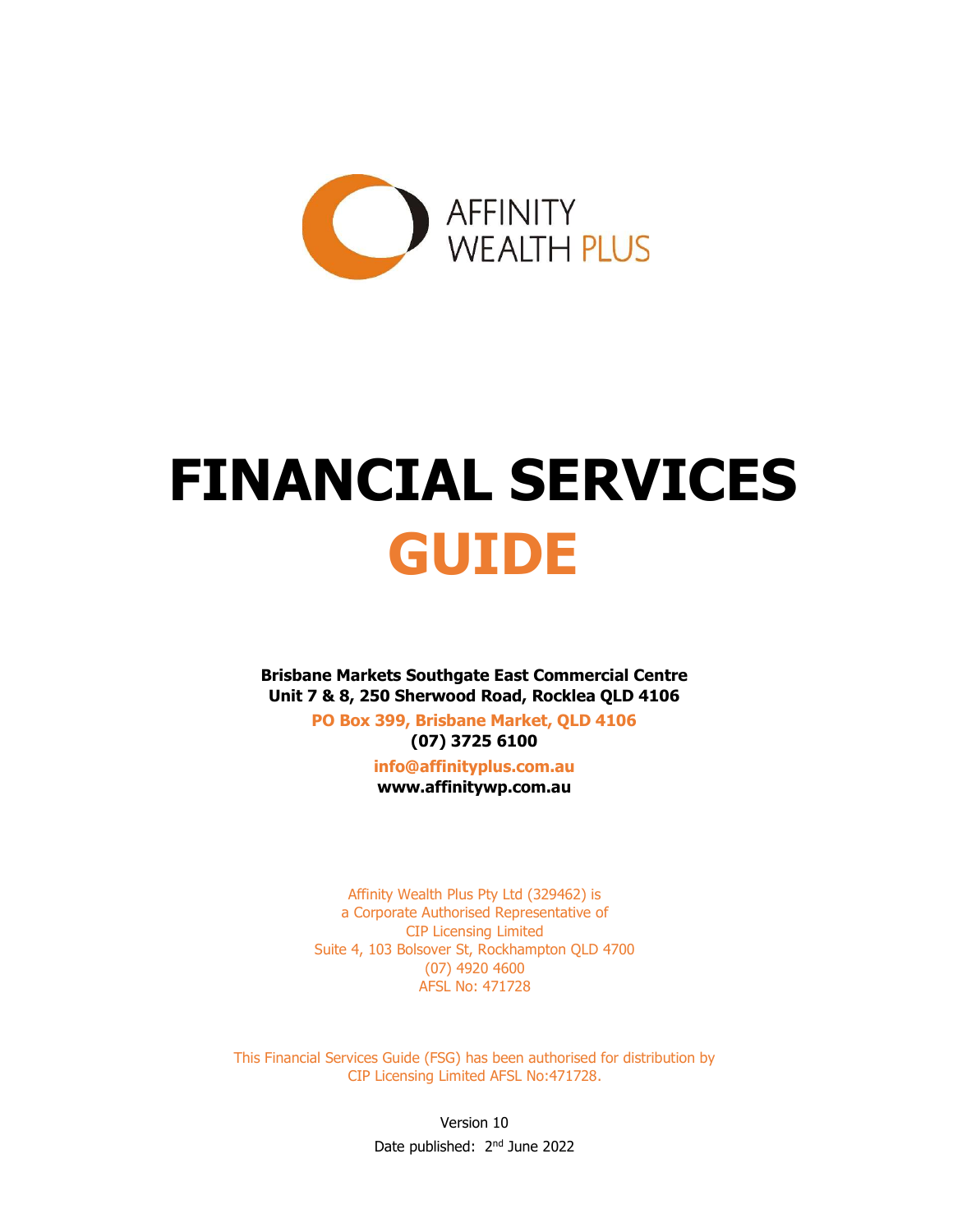Welcome to **Affinity Wealth Plus**, it's great to meet you. Here are Affinity we pride ourselves on providing holistic advice which places you in a more advantageous financial position so you can achieve financial success and the life you want, however that looks for you.

## Why am I receiving this document?

The purpose of this Financial Services Guide is to provide you with an overview of our services, how we work and how you will be charged for our service.

## What you can expect when you partner with us

We are proud to offer holistic financial advice with a relationship that goes beyond just a rate of return but a key interest in your financial wellbeing. Building a lasting partnership comes naturally to us. Our main focus is about aiding you in the achievement your goals and living a life that aligns to your values.

## A great financial plan promotes a secure future

Your financial plan is like a personalised map that recognises where you are now, takes into consideration your goals and objectives and illustrates where you can see yourself with the right advice and team on your side. It's developed so that you can achieve your financial and lifestyle goals whilst having a strategy in place to protect you and your family if the unexpected should occur. Therefore, a good plan takes time and is reviewed regularly because life changes and so too do your needs and objectives.

## Lack of Independence statement

Affinity Wealth Plus Pty Ltd is a Corporate Authorised Representative of CIPLL. CIPLL provides financial advice on a fee for service basis and the business is an independently owned public company. However, to comply with regulations, we must state their lack of independence regarding commissions for advice given on life insurance products.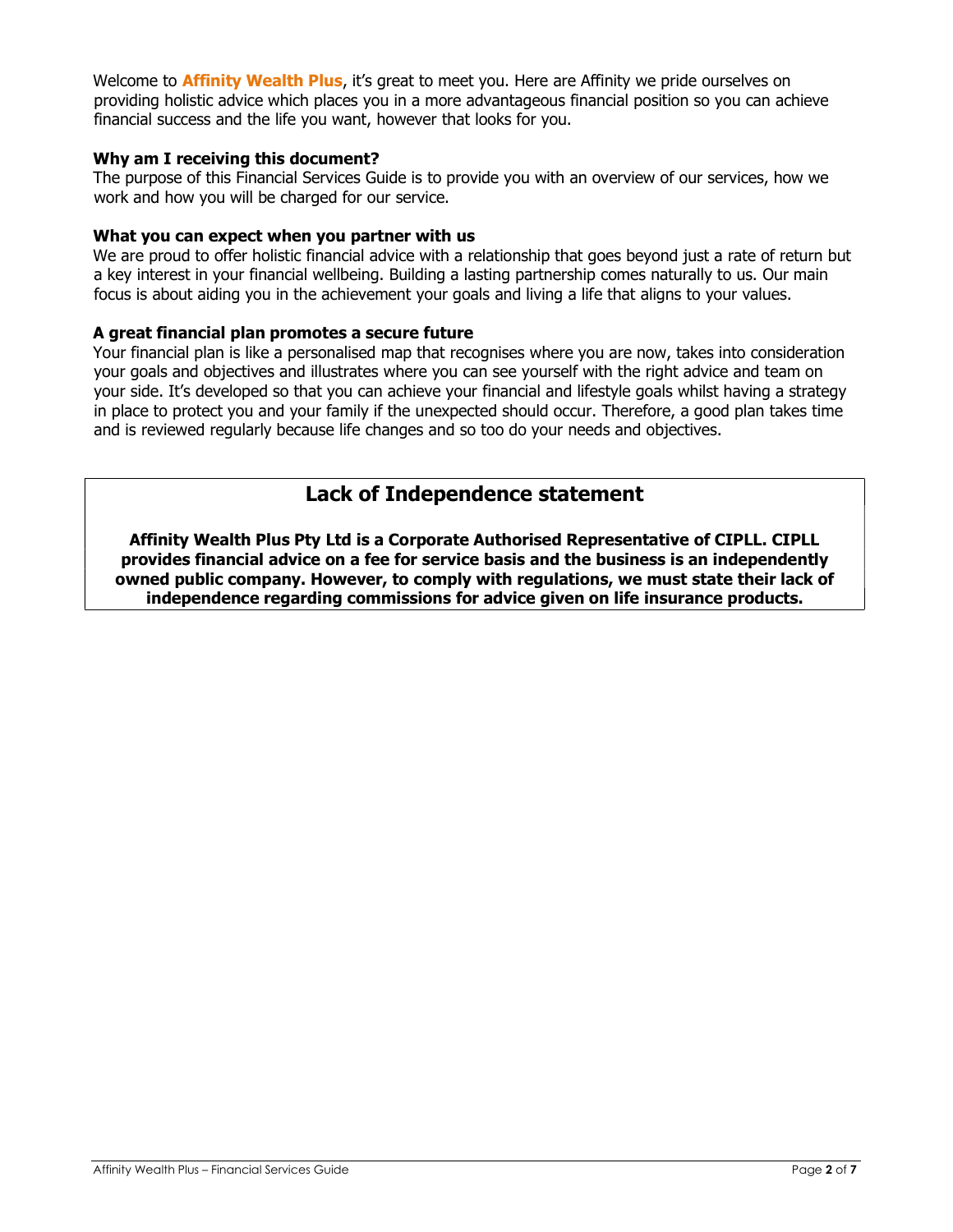# Information about us

Affinity Wealth Plus Pty Ltd is a Corporate Authorised Representative of CIP Licensing Limited who holds its own Australian Financial Services License (AFSL) 471728 which has been issued by the Australian Securities and Investments Commission (ASIC).

Affinity Wealth Plus Pty Ltd is a locally owned and operated Australian company and makes all recommendations and advice through knowledge of its client's goals, objectives, financial situation, and ability to sustain financial risk. It bases its investment recommendations on high quality well researched products and provides insurance recommendations based off clients' needs and cashflow. We specialise in providing strategic advice for individuals, families and businesses focusing on strategy, not just product.

As a representative of CIP Licensing Limited we are required to comply with the obligations of the Corporations Act and conditions of our licence. This includes the need to have compensation arrangements in place with a Professional Indemnity Insurer. You are therefore protected should anything go wrong. We are happy to say we have never had a claim.

## Our financial services

Affinity Wealth Plus Pty Ltd is licensed under the Corporations Act 2001(Cth) to provide financial product advice and to deal in a range of financial products to retail and wholesale clients.

We are authorised to provide financial product advice for and deal in the following classes of financial products:

- Basic and non-basic deposit products
- Debentures, stocks and or bonds issued or proposed to be issued by a government
- Life products including investment life insurance products as well as any products issued by a Registered Life Insurance Company
- Interests in managed investment schemes including investor directed portfolio services
- Retirement savings accounts ("RSA") products (within the meaning of the Retirement Savings Account Act 1997)
- **Securities**
- **Standard margin lending facilities**
- **EXECUTE: Superannuation, Self Managed Super Funds.**

## Conflicts of Interest

If there may be a conflict of interest in any of the recommended products, this will be disclosed in the advice document provided. Where we have a conflict of interest, where we have a conflict of interest which cannot be avoided, we may need to decline to act on your behalf even if we disclose the conflict.

## How do we protect your privacy?

Affinity Wealth Plus Pty Ltd is committed to protecting your privacy. The purpose of our Privacy Policy is to ensure that you understand the ways in which we collect, maintain, use and disclose your personal information and how we comply with the Australian Privacy Principles. We will collect personal information from you so that we can understand your personal situation and provide you with advice that meets your objectives. Importantly, this may include information classed as sensitive under the Privacy Act, such as medical history information, banking information, and your Tax File Number.

We will also collect information from you to meet our obligations under the Anti- Money Laundering and Counter-Terrorism Financial Act (AML). If you do not provide us with all the information, we request we may not be able to provide our services to you.

We will hold and use your personal information so that we can continue to provide our services to you. We will only disclose your personal information to external parties where:

- The law requires us to do so
- You consent for us to do so

Our privacy policy can be viewed on our website www.affinitywp.com.au or you can request a copy directly from our office.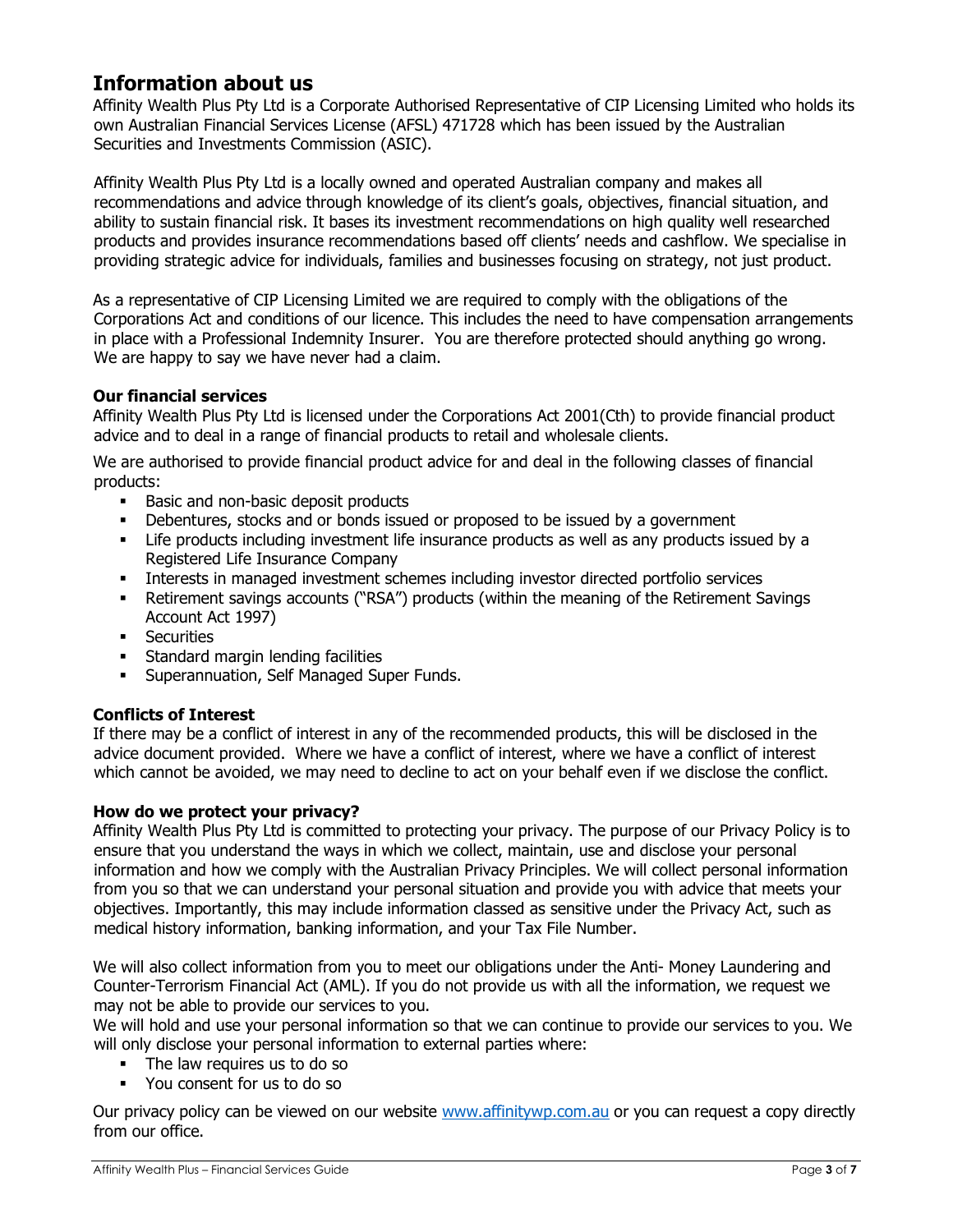# What working together looks like

We understand every client is unique and requires different levels of support. What is right for one client may not be right for another. We ensure that your peace of mind is at the forefront of everything we do. At Affinity Wealth Plus we treat and manage your affairs with integrity, honesty, fairness, and objectivity.



## First Meeting

When we first provide advice to you it will be explained thoroughly and documented in a Statement of Advice which you can take away and read.

## Developing a plan

A Statement of Advice (SOA) is just another term for a financial plan and usually takes from three to eight weeks to complete depending on individual cases. To complete an SOA, we may call you for further information as well as, when authorised, contact your accountant or other professional bodies you engage with, so we have all the relevant details. Complex matters may involve multiple meetings to ensure we understand your situation thoroughly from the start.

## Implementing change

Now we get to bring our recommendations to life. The Statement of Advice, that has been crafted just for you will explain the basis for our advice, including the benefits and risks associated. We will highlight the cost to you of implementing our advice and any conflicts of interest which may influence our advice. Once you are happy with our proposals you will need to sign an Authority to Proceed. This quite simply allows us to take the steps necessary to implement the plan, including the purchase of investments or investment structures on your behalf. Careful purchasing and staged implementation can be extremely rewarding. So, prepare for the implementation of the plan to take some time – often several months. Don't be a stranger during this time either  $-$  call us if you have any questions.

## Your responsibilities

As we are working together it's important that you keep us informed about any changes to your situation. Where we manage your portfolio, our advice only applies to assets that we manage on an ongoing basis, not on assets that you elect to look after yourself. It's important that you follow the plan set out for you. We cannot take any responsibility for decisions that you make on your own.

## Our ongoing relationship

As your planning partners it's our job to relieve you of the task of looking after your financial plan. We will meet formally on your anniversary date on an annual basis. At this point we will reconfirm your circumstances, review your plan and determine its ongoing success, relevance or appropriateness to ensure what's in place is working in your best interests. We are always here for you between formal progress meetings should you need us.

## Your Responsibility

As we are working together it's important that you keep us informed about any changes to your situation and goals. Where we manage your portfolio, our advice only applies to assets that we manage on an ongoing basis, not on assets that you elect to look after yourself or are held externally from our control. It's important that you follow the plan set out for you. We cannot take any responsibility for decisions that you make on your own.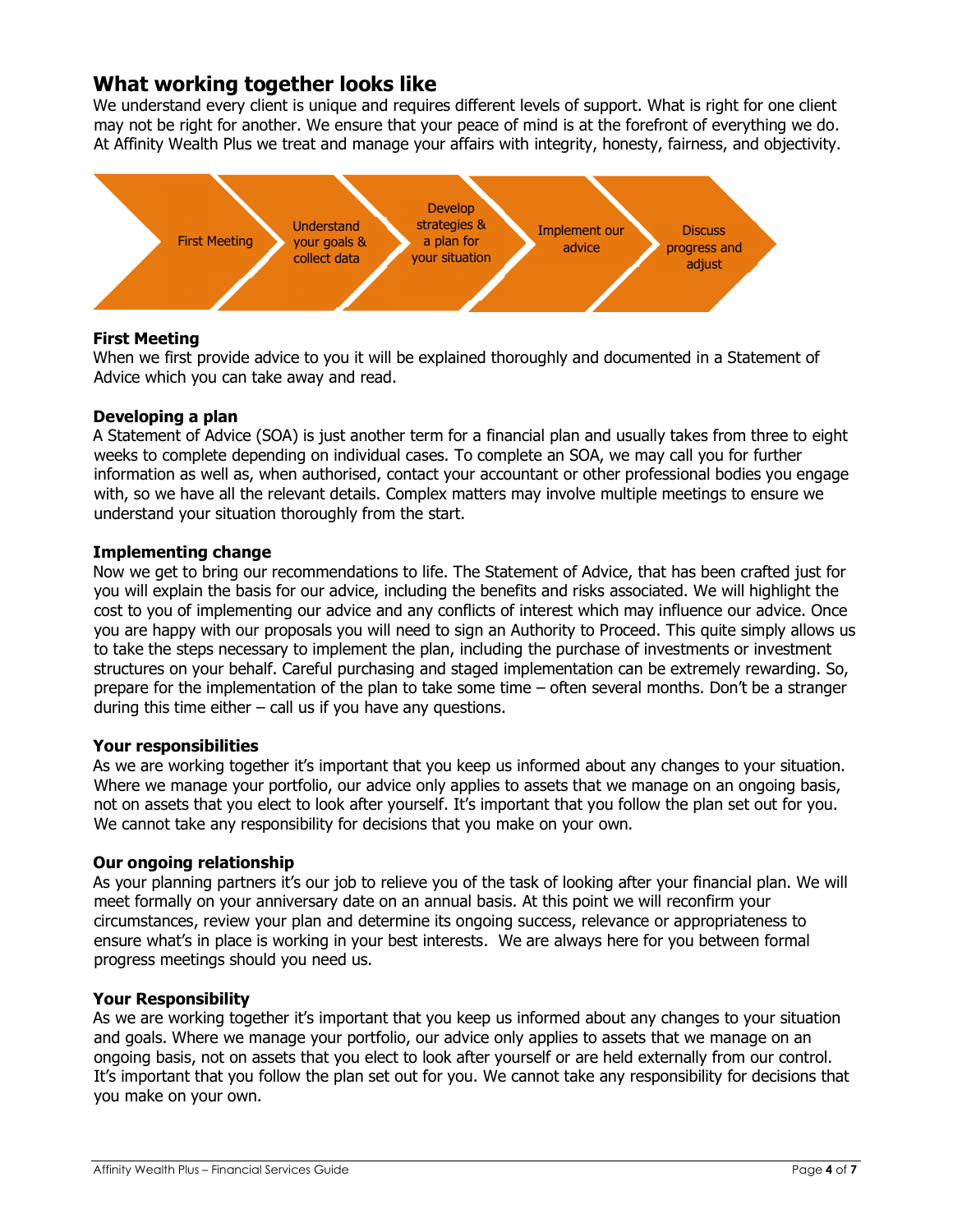# Our People

We offer the benefit of a dedicated team of professionals whom you can collaborate with. You will meet your primary adviser and the support team at your first meeting so you get a feel for who you will be dealing with from the word go.

## Adviser Profiles Andrew Malins (Director/Adviser)



Andrew Malins is an authorised representative (330831) of CIP Licensing Limited (AFSL 471728)

Andrew has over 30 years of experience advising clients in small and medium enterprises and personal financial affairs. During that time, he has specialised in tax and business strategies, taking a holistic approach to the financial management of his client's financial affairs, with a particular interest in family businesses, investing and planning for retirement.

As well as being an Authorised Representative, Andrew is a registered Chartered Accountant, Tax Agent, public practitioner, and a member of

the Australian Institute of Management (AIM) and the Taxation Institute.

## Brett Cederblad (Adviser)



Brett Cederblad is an authorised representative (402649) of CIP Licensing Limited (AFSL 471728).

Brett has been a Financial Adviser since December 2000 and has a strong background in holistic financial planning. He enjoys his work and loves the communication with clients that it generates.

Brett has a Diploma of Financial Planning, has passed his FASEA exam and is currently embarking on further post-graduate study. He is a member of the Association of Financial Advisers (AFA) and sees the team at Affinity Wealth Plus as a key component of a successful financial plan being created and maintained.

#### Support Team Ashleigh Jones (Client Services Assistant)

Ashleigh is our Client Services Assistant. With a background in legal and accounting administration, Ashleigh joined the Affinity team in 2017. In her role, Ashleigh enjoys assisting with the implementation of Financial Advice. She is the friendly face who greets our clients and is dedicated to providing the utmost level of service and ongoing support to all our clients.

Ashleigh is a Justice of the Peace (Qualified).

## Gaylyn Geall (Paraplanner)

Gaylyn has 15 years' experience in the financial services industry across a number of roles including administration, operations, compliance and sales in Asset Management. These senior roles have provided Gaylyn the opportunity to broaden her development in investment and market knowledge, working with some of the worlds leading investment managers. Gaylyn holds a Diploma of Financial Planning and is currently undertaking post-graduate studies in Financial Planning. Gaylyn has a passion for investments and is driven by assisting our financial advisers with the delivery of quality advice to ensure our clients achieve their financial goals – now and in the future.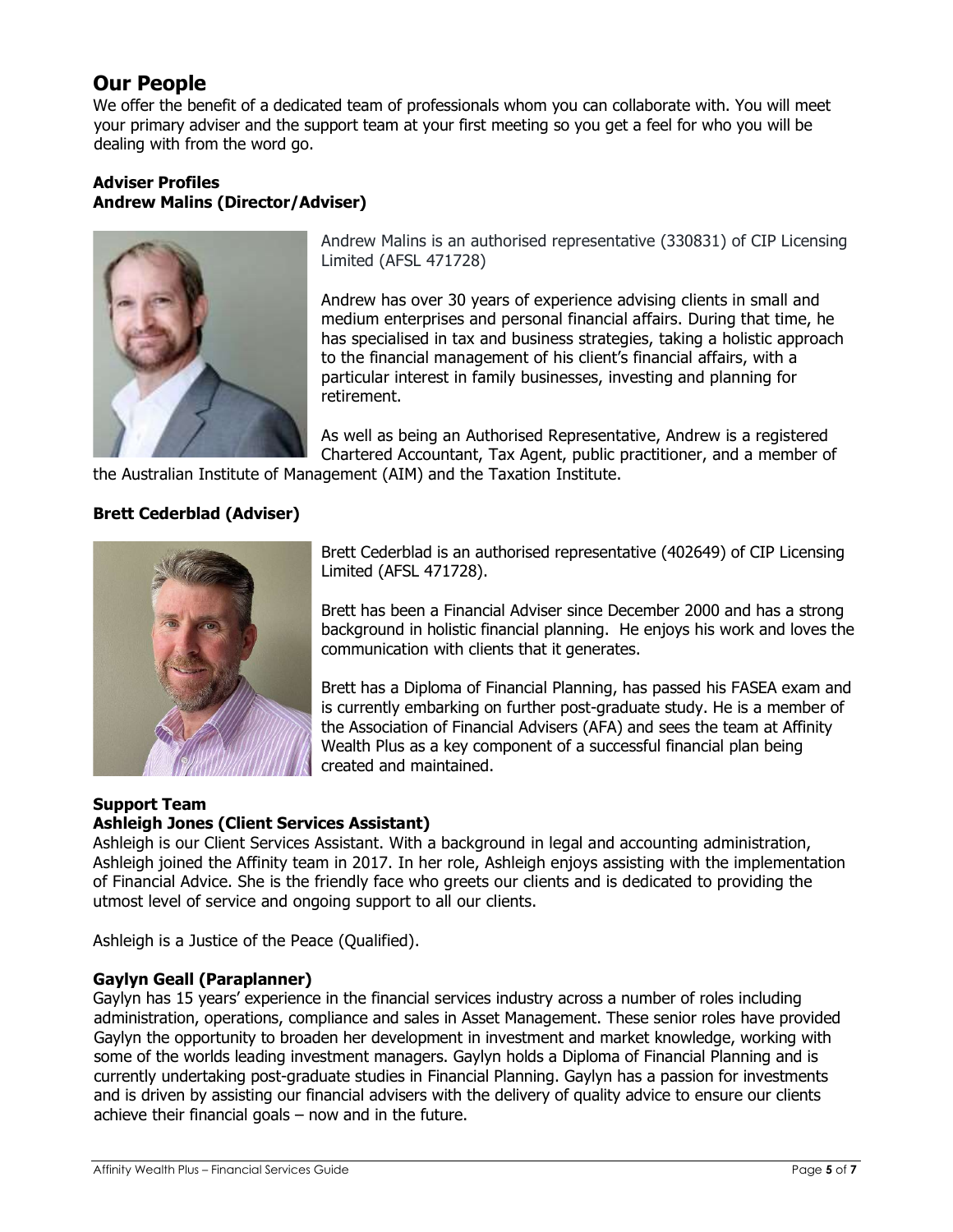## Ingrid Maddox (Associate Adviser)

Ingrid has been working in the financial services industry since early 2012. In that time, she has held various roles consisting of administration, advising, client services and paraplanning. This diverse experience has assisted Ingrid to complete a Graduate Diploma of Financial Planning and build a strong industry knowledge to assist her team and clients whom she works alongside closely.

Ingrid is a Justice of the Peace QLD (Qualified).

## Lucinda Williamson (Client Services Manager)

Lucinda has been working in the financial services industry since 2013 in a broad range of areas including Banking, Accounting and Financial Planning in multiple capacities from Personal Banking, to paraplanning and client services. Lucinda holds a diploma of financial planning and an advanced Diploma of Financial planning.

Lucinda enjoys seeing people meet their financial and personal goals and has a strong interest in global economics and investing.

## How we get paid

We may provide an introductory or initial meeting free of charge. After the first meeting, we will discuss the fees and charges that will be applicable to your individual circumstances.

Due to the varying nature of individual client situations, the fee we charge for plan preparation, implementation and ongoing access to support and review services may vary. We will structure and disclose this on an individual basis. In every case, you will know how much you will be charged and what to expect for that cost prior to committing to it.

## Upfront/One-off Fee

We will charge you a fee to write your financial plan for you. The fee varies depending on the complexity of the plan. Our fee for a comprehensive financial plan starts at \$3,850 (inc GST). For complex situations we may first provide you with a brief scope of work entailing a quote to prepare our initial advice to you.

## Ongoing Fee Arrangements

If we have an ongoing fee arrangement with you that exceeds 12 months, then you will receive an Enhanced Fee Disclosure Statement (FDS) annually. This will set out the fees you have paid, the services that we were contracted to provide and what we did provide (and or what you accessed) over that period, as well as a projection of the expected fees over the follow 12 months. We require you to confirm our ongoing engagement annually.

## Referral Fees and Commissions

Full disclosure of all fees will be contained in the Statement of Advice that Affinity Wealth Plus Pty Ltd will prepare for you.

Affinity Wealth Plus Pty Ltd may receive the following commissions:

## Insurance Commissions:

We may receive a one-off upfront commission when you take out an insurance policy we recommend. We also receive a monthly commission payment for as long as you continue to hold the policy.

## Other benefits

We may receive benefits which are non-monetary benefits from associated companies or product providers such as:

Educational conferences, training days, seminars or invitations to business lunches. Details of any benefits received above \$100 will be maintained on a register which is available upon request.